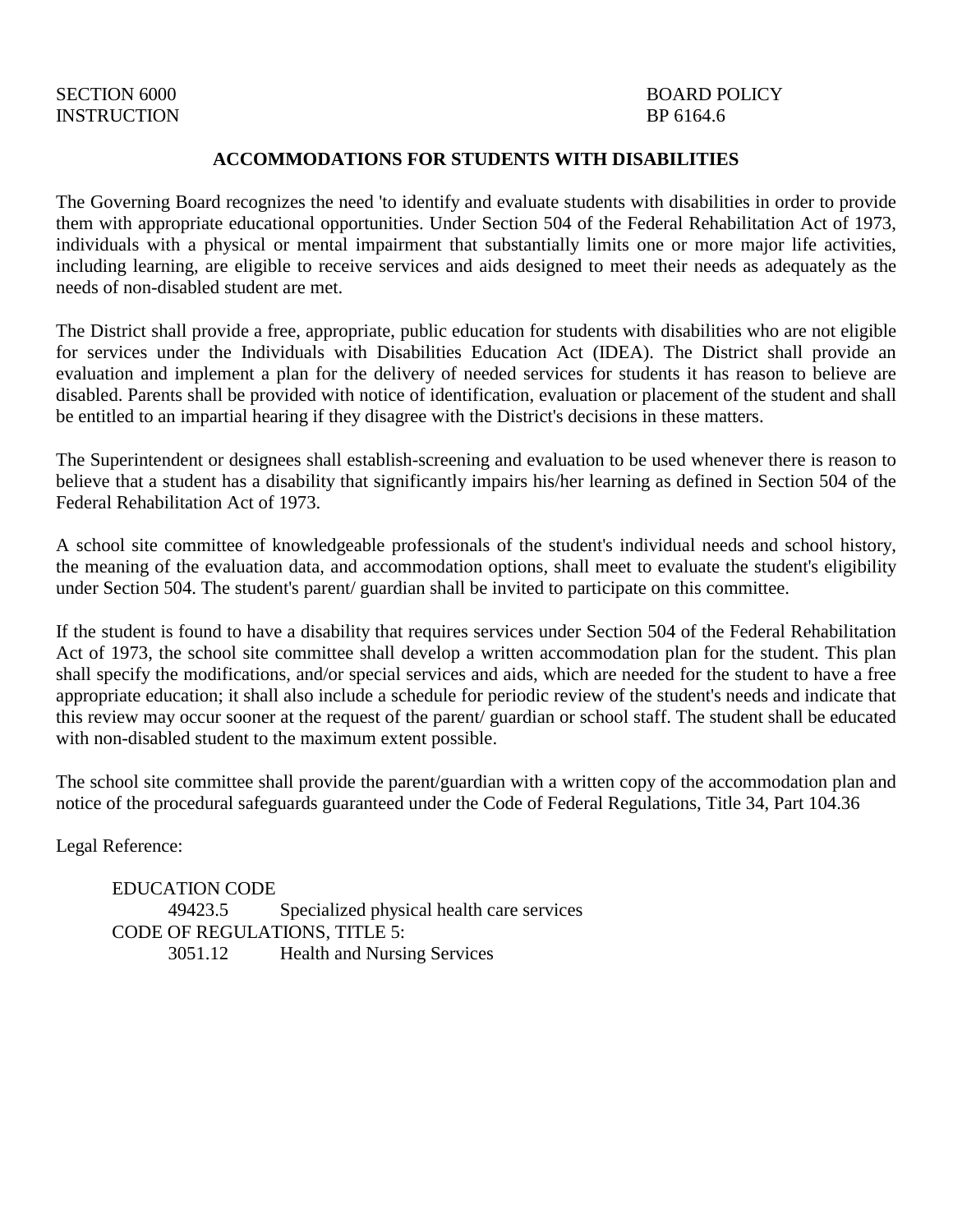### **ACCOMMODATIONS FOR STUDENTS WITH DISABILITIES – BP 6164.6 (CONT.)** Page 2

| UNITED STATES CODE, TITLE 20:<br>Family Educational Rights and Privacy Act of 1974<br>1232g |                                                                                         |
|---------------------------------------------------------------------------------------------|-----------------------------------------------------------------------------------------|
|                                                                                             | 1400 et seq. Individuals with Disabilities Education Act                                |
| UNITED STATES CODE, TITLE 29:                                                               |                                                                                         |
| 701                                                                                         | Et. Seq. Rehabilitation Act of 1973                                                     |
| 794                                                                                         | Rehabilitation Act of 1973                                                              |
| <b>CODE OF FEDERAL REGULATIONS, TITLE 34:</b>                                               |                                                                                         |
|                                                                                             | 104.1-104.61 Nondiscrimination On the Basis of Handicap, Especially                     |
| 104.1                                                                                       | Purpose to Effectuate Section 504 of the Rehabilitation Act<br>of 1973                  |
| 104.3                                                                                       | Definitions                                                                             |
| 104.35                                                                                      | <b>Evaluation and Placement</b>                                                         |
| 104.36                                                                                      | Procedural Safeguards<br>Southeastern Community College v. Davis (1970) 442 U.S.<br>397 |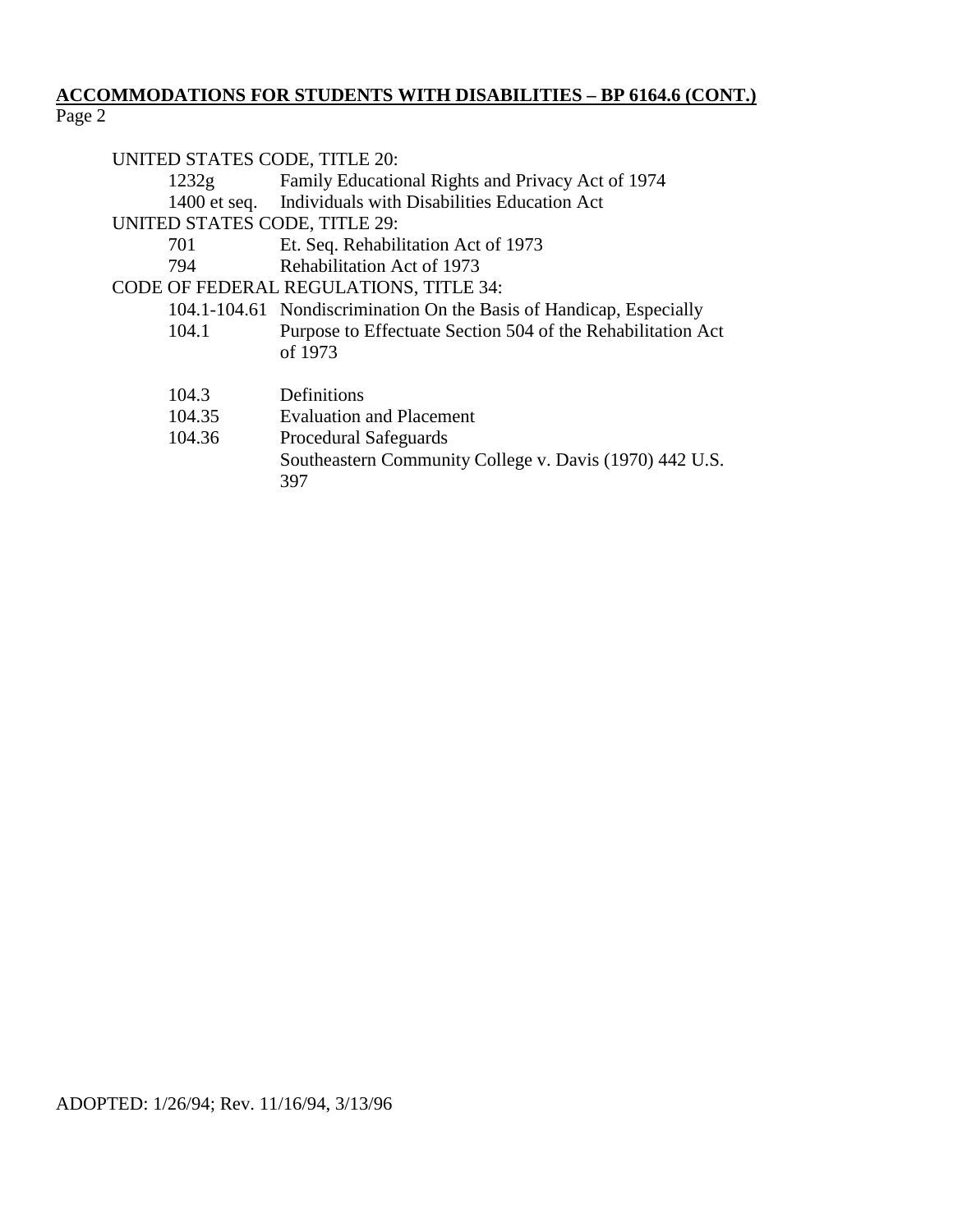# INSTRUCTION AP 6164.6

# SECTION 6000 ADMINISTRATIVE PROCEDURES

#### **ACCOMMODATIONS FOR STUDENTS WITH DISABILITIES**

Following are the procedures governing identification and services for students with disabilities who are not eligible for Individuals with Disabilities Education Act (IDEA) services. Students with disabilities are those having any physical or mental impairment which substantially limits one or more major life activities, including learning, has a record of such an impairment, or is regarded as having such an impairment, as defined by Section 504 of the Federal Rehabilitation Act of 1973.

#### Definition of Disability

Pursuant to the Code of Federal Regulations, Title 34, Section 104.3, a student who may need services under Section 504 is one who has a physical or mental impairment that substantially limits one or more .major life activities, including learning, or has a record of such impairment; or is regarded as having such impairment. Major life activities are functions such as caring for one's self, performing manual tasks, walking, seeing, hearing, speaking, breathing, learning and working. Indications of a possible disability that significantly interferes with learning include, but are not limited to: medical conditions such as severe asthma or heart disease; temporary medical condition due to illness or accident; and poor or failing grades over a lengthy period of time and even when demonstrating a reasonable effort to learn.

#### Referral

Any student may be referred by a parent/ guardian, teacher, other certificated school employee or community agency for consideration of eligibility as a disabled student under Section 504. This referral should be made to the school site principal.

The Student Study Team (SST) shall promptly consider the referral and determine whether an evaluation under this procedure is appropriate. This determination shall be based on a review of the student's school records (including academic, social and behavioral records) and the student's needs. Students requiring evaluation shall be referred to appropriate evaluation specialists.

#### Evaluation

The District will provide an assessment of the nature and extent of the disability. The evaluation may include, but is not limited to, classroom and campus observation, performance-based testing, academic assessment information, data offered by the parent /guardian and/or consultant assessment. The student's adaptive behavior and cultural/ linguistic background will be considered in the evaluation.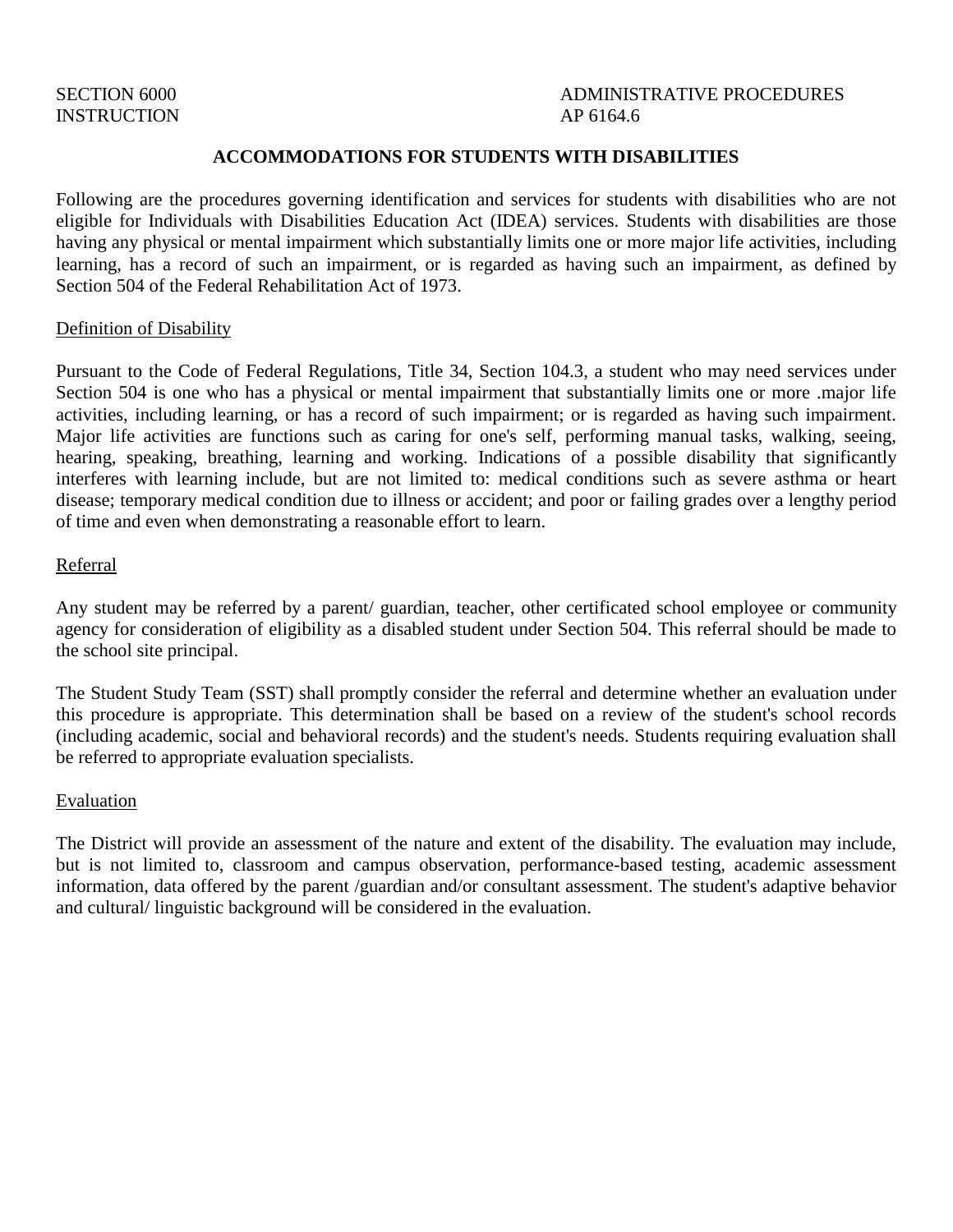# **ACCOMMODATIONS FOR STUDENTS WITH DISABILITIES - AP 6164.6 (CONTD.)** Page 2

If a request for evaluation is denied, the Student Study Team (SST) shall inform the parents/ guardians of this decision and of their procedural rights as described below.

# Eligibility Process

The determination of eligibility or ineligibility and if necessary, appropriate accommodations and for services will be made by the school Student Study Team (SST). The student's counselor, in consultation with the school psychologist, shall be responsible for preparation, presentation and follow-up on the student's case. The SST will review the following:

- the nature of the disability;
- how the disability significantly affects the student's education/ learning
- whether accommodations are needed; and if needed
- the appropriate accommodations

The parent(s) or legal guardian(s) will be invited to attend the SST meeting at which the assessment is reviewed and the qualifying determination made. A parent or guardian who disagrees with the SST's decision shall have the right to appeal the decision through the Uniform Complaint Procedure (see Board Policy 1312.3: Uniform Complaint Procedures).

# Plan

If the student is found to have a defined disability that significantly interferes with his/her learning, he/she shall be eligible for reasonable accommodation under Section 504, and the SST shall develop a written accommodation plan for the student. This plan shall specify the modifications which will be made in the general education program in order to ensure the student a free appropriate education; it shall also include a schedule for periodic review of the student's needs and indicate that this review may occur sooner at the request of the parent/guardian or school staff.

The decision about Section 504 eligibility and services will be documented on the Review Form for Students Who May Have a Disability. This form will list the accommodations) and/or services which the student's teachers are expected to make to assist the student. If an accommodation plan is needed for a student, it will be reviewed at least annually by the SST and appropriate modifications will be made, if necessary. A copy of this plan shall be kept in the student's cumulative file. The student's teacher and any -3ther staff .-ho provide services to the student shall be informed of the services necessary for the student, to the extent that they need to be informed in order to provide for the student in the school setting.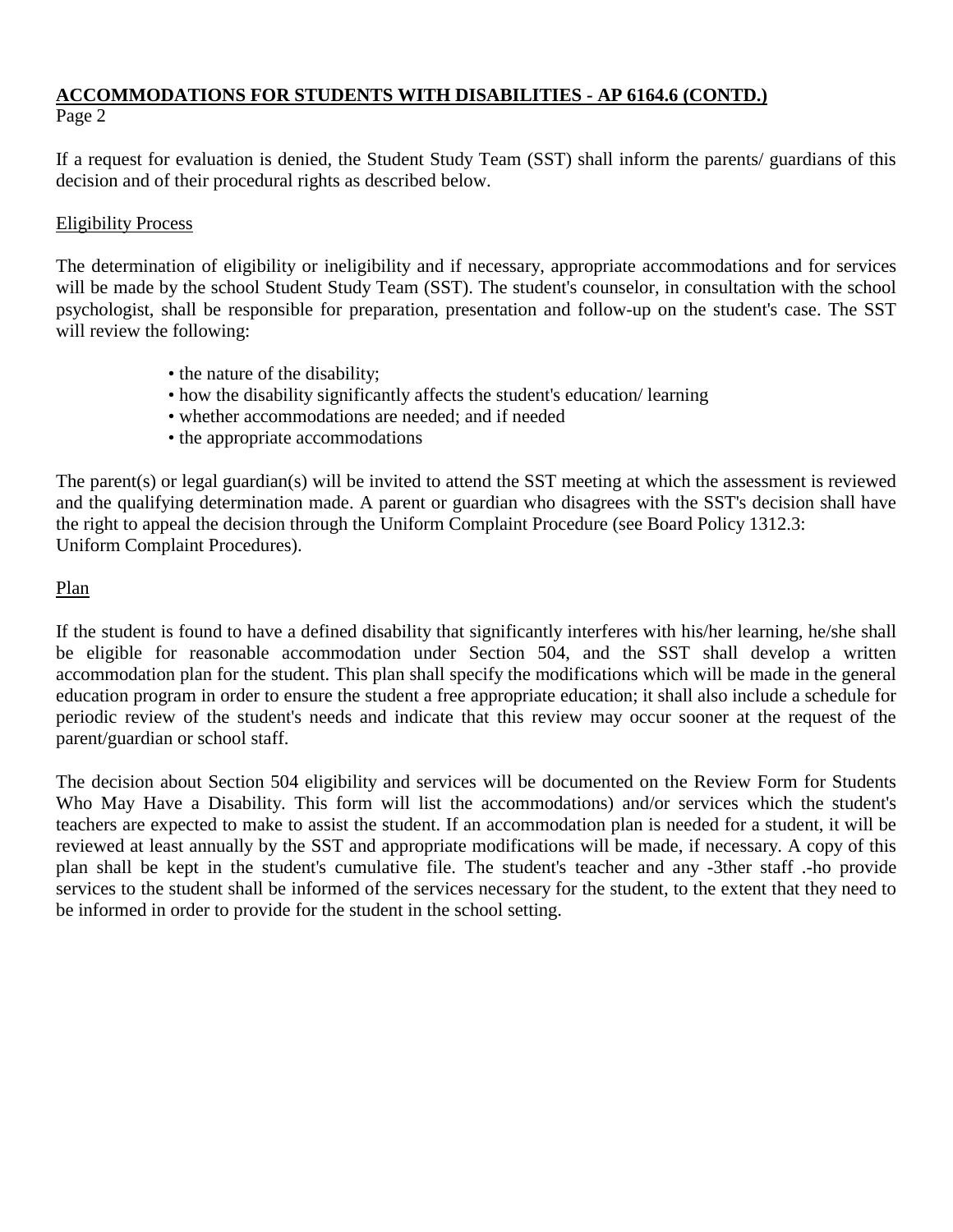# **ACCOMMODATIONS FOR STUDENTS WITH DISABILITIES - AP 6164.6 (CONTD.)** Page 3

The Student Study Team (SST) shall provide the parent/guardian with a written copy of the accommodation plan. If **the SST determines** that no accommodation is needed, the parent/guardian shall receive a record of the proceedings stating the basis for this decision. Parent(s) /guardian (s) shall also receive a copy of the procedural safeguards guaranteed under the Code of Federal Regulations, Title 34, Part 104.36.

#### Review the Student's Progress

The school site committee shall monitor the progress of the disabled student and the effectiveness of the student's plan. The committee shall periodically, but not less than annually, determine whether the services are appropriate and necessary and whether the disabled student's needs are being met as adequately as the needs of non disabled students.

A re-evaluation of the student's needs will be conducted before any subsequent significant change in placement.

#### Procedural Safeguards

Parents/ guardians shall be notified in writing of all district decisions regarding the identification, evaluation or educational placement of students with disabilities or suspected disabilities. Notifications shall include a statement of their rights to:

- 1. Examine relevant records
- 2. Have an impartial hearing with an opportunity for participation by the parents/ guardians and their counsel
- 3. The right of appeal under the District's Uniform Complaint Procedures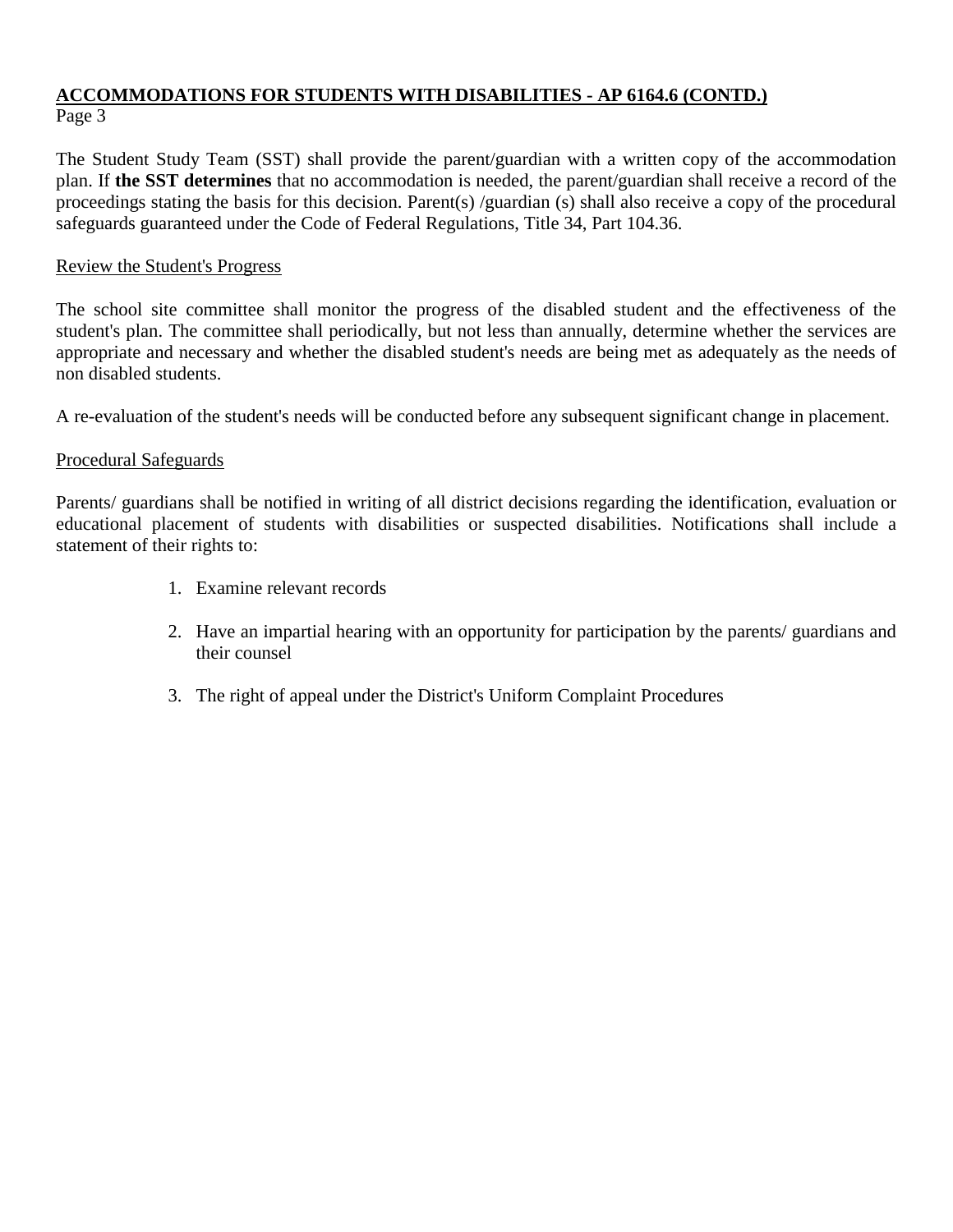#### **PARENT'S RIGHTS FOR ACCOMMODATING A STUDENT WITH DISABILITIES WHO IS UNDER CONSIDERATION FOR EXPULSION**

The following are rights of parents of students with mental or physical disabilities which qualify under the Federal Rehabilitation Act of 1973, Section 504 (504) and/ or Americans with Disabilities Act (ADA) Part II and are being considered for expulsion.

### Definition

Under Section 504 a person is considered disabled if they have a mental or physical disability, have a history, of such a disability or are thought to have such a disability which interferes with one of basic life activities, which includes learning. If the student is considered disabled under this definition, then an assessment and eligibility meeting will be conducted. The procedures would be as follows.

- 1. The parent will receive at least 48 hours verbal or written notice of a Student Study Team (SST) meeting, but may waive the 48 hours advance notice if they wish. The parent does not have a right to a postponement. However, the Student Study Team meeting time can be postponed out of courtesy provided the meeting is held on or before the ninth day of a suspension.
- 2. The meeting may proceed if the parent does not attend. The District will hold a SST meeting for any student who is thought to be disabled under Section 504 or ADA. The SST will conduct an assessment to determine whether a student has a qualifying disability under these laws, and if disabled under these laws, and if the disability was related to the expulsion incident. also, the SST will review if an accommodation plan is needed for the individual if there was an accommodation plan in effect, if it was appropriate.
- 3. Any accommodation plans which may be developed under the SST process are only for conditions related to the identified disability, non-special education conditions. The parent will receive a copy of the Accommodation Plan.
- 4. If the parent disagrees with the SST's decision or if the parent disagrees with the information used as a basis for the decision after the parent has presented its issues to the SST, the parent has the right of complaint under the District's Uniform Complaint Procedure. The complaint should be made in writing to the Assistant Superintendent, Educational Services within 10 school days. If the complainant is unable to put a complaint in writing due to illiteracy or other disability, District staff shall help the person file the complaint.
- 5. When the SST determines that there is no significant relationship between the disability and the expulsion incident, the suspension and expulsion process will continue per district timelines and procedures. If the parent appeals the SST decision, the appeal process will proceed in parallel to the suspension/ expulsion process.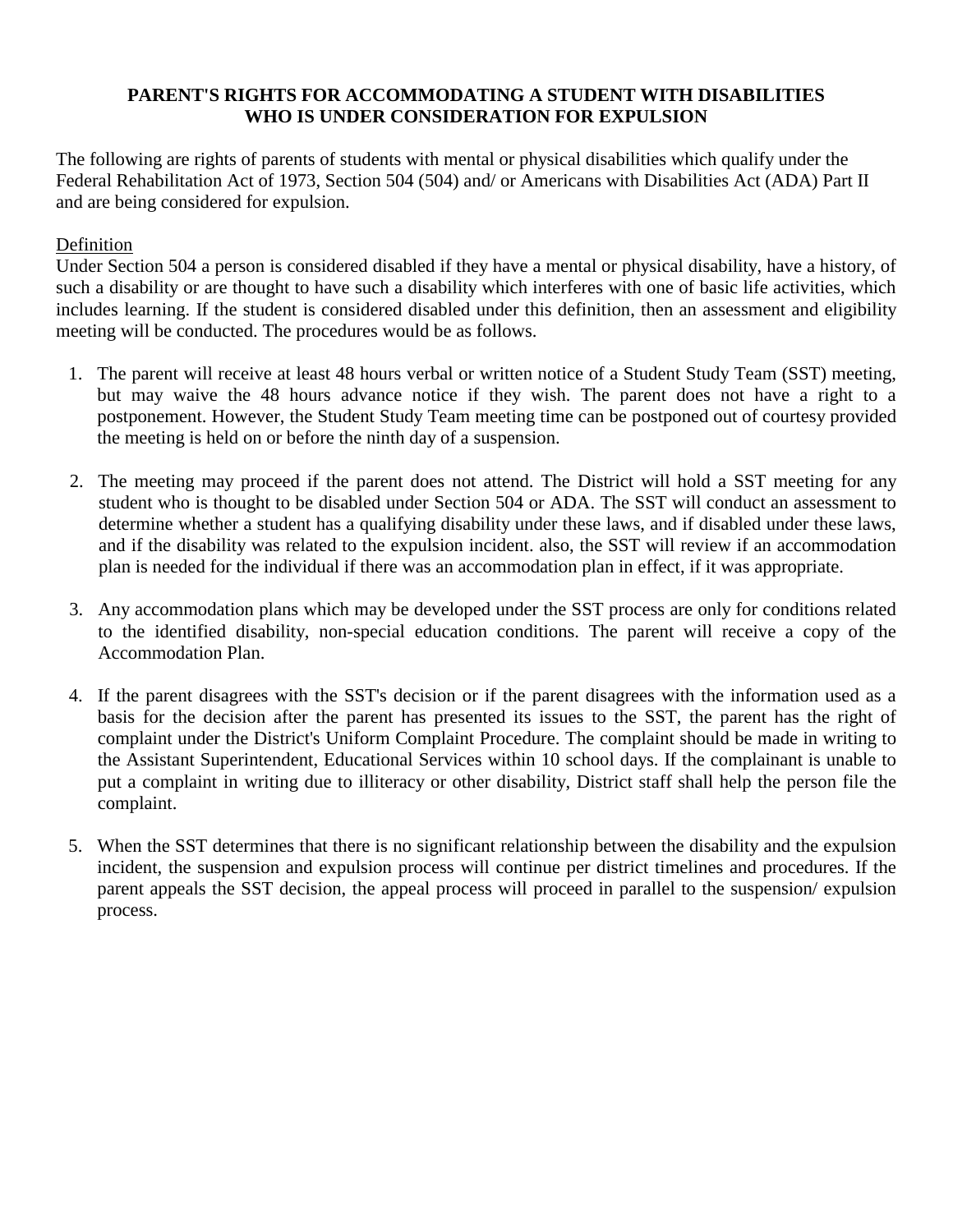# **PARENT'S RIGHTS FOR ACCOMMODATING A STUDENT WITH DISABILITIES WHO IS UNDER CONSIDERATION FOR EXPULSION (CONTD.)**

- 6. If additional assessment is requested by the SST, the Student shall remain in or be returned to his or her current educational placement within ten school days. However, the parent may consent to a change of educational placement. Additionally, when the student's behavior poses an immediate danger to self or others, the student will, under Education Code 48911(c), be removed from the school.
- 7. Reimbursement for attorney's fees is available only as authorized by law.

[ ] I have received and read a copy of the Parents' Rights For Accommodating A Student With Disabilities Who Is Under Consideration For Expulsion.

\_\_\_\_\_\_\_\_\_\_\_\_\_\_\_\_\_\_\_\_\_\_\_\_\_\_\_\_\_\_\_\_\_\_\_\_\_\_\_\_\_\_\_\_\_\_\_\_\_\_\_\_\_\_ \_\_\_\_\_\_\_\_\_\_\_\_\_\_\_\_\_\_\_\_\_\_\_\_\_\_\_\_\_\_\_\_\_

Signature of Parent/ Guardian Date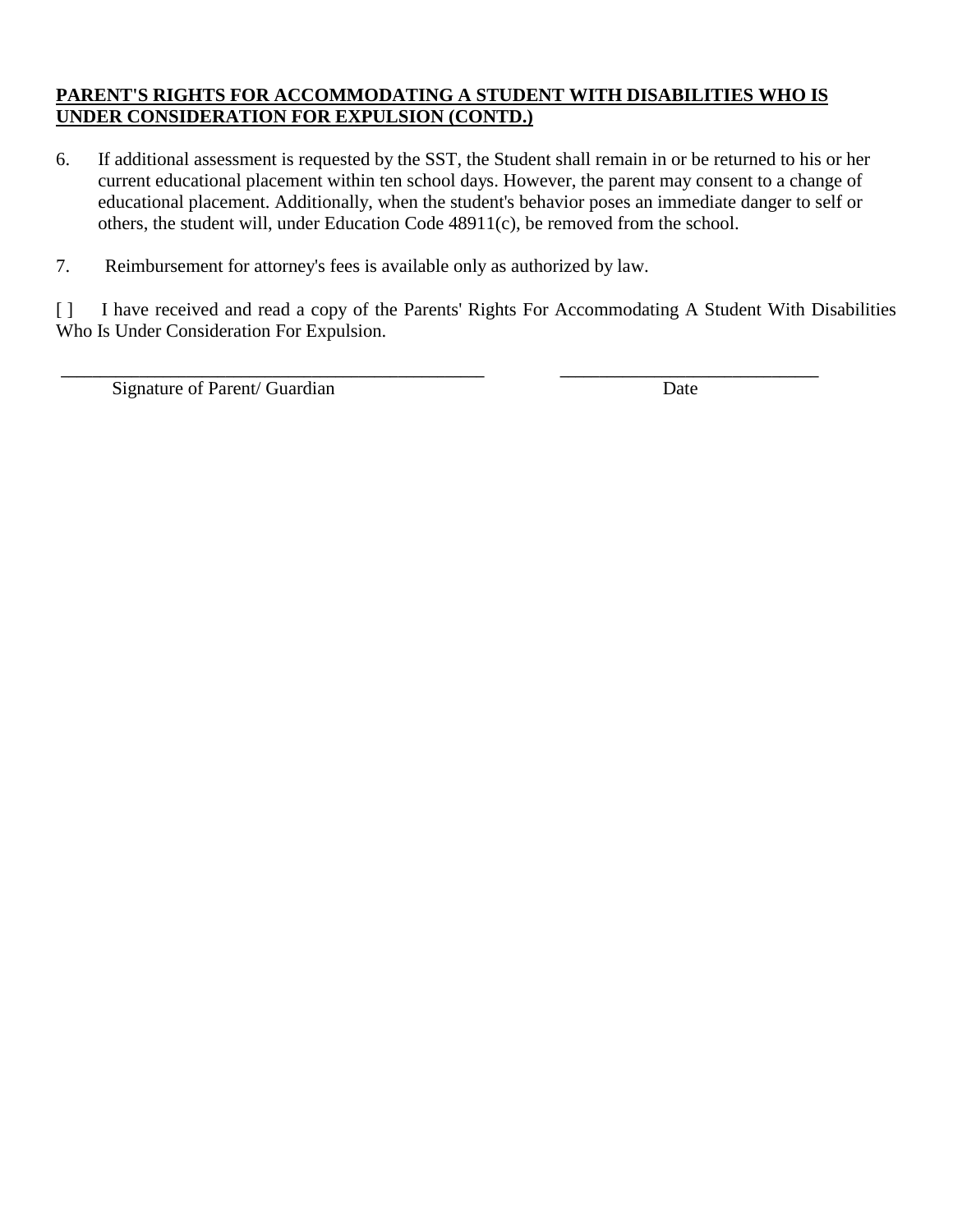# **PARENTS' RIGHTS FOR ACCOMMODATING STUDENTS WITH DISABILITIES (NON-SPECIAL EDUCATION)**

#### Definition

Under Section 504 of the Federal Rehabilitation Act of 1973, a person is considered disabled if they have a mental or physical disability, have a history of such a disability or are thought to have such a disability which interferes with one of basic life activities, which includes learning. If the student is considered disabled under this definition, then an assessment and eligibility meeting will be conducted. The procedures would be as follows.

#### Assessment

A parent may request a assessment of a student if they suspect that the student has a disability which may qualify and need accommodation under the Federal Rehabilitation Act of 1973, Section 504 (Section 504) or the Americans Disabilities Act (ADA), Part II. The parent has the right to present assessment data and/or mental or physical evaluations. The assessment results will be discussed with the parent at a Student Study Team (SST) meeting. The parent has the right to submit pertinent data, medical records or professional evaluations.

#### Student Study Team (SST) Meeting

The parent will be notified verbally and/or in writing to a Student Study Team (SST) meeting, to review the assessment data to determine whether or not a mental or physical disability exists. If a disability under Section 504 exists, and the disability is determined a barrier to the student's education, and if accommodations are needed, a plan will be developed. The parent may attend this meeting, participate by phone conference, or written communication. If the parent is not available, or chooses not to attend the meeting, the meeting may be .held in the parent's absence and the results communicated to the parent verbally and/or in writing.

# Plan

A plan will be written for those students who need accommodations and a copy of this plan will be given to the parent. The Plan will be reviewed on at least an annual basis.

#### Complaint

If the parent disagrees with the assessment and/or plan, they may file a complaint through the District's Uniform Complaint Procedure. Reimbursement for attorney's fees is available only as authorized by law.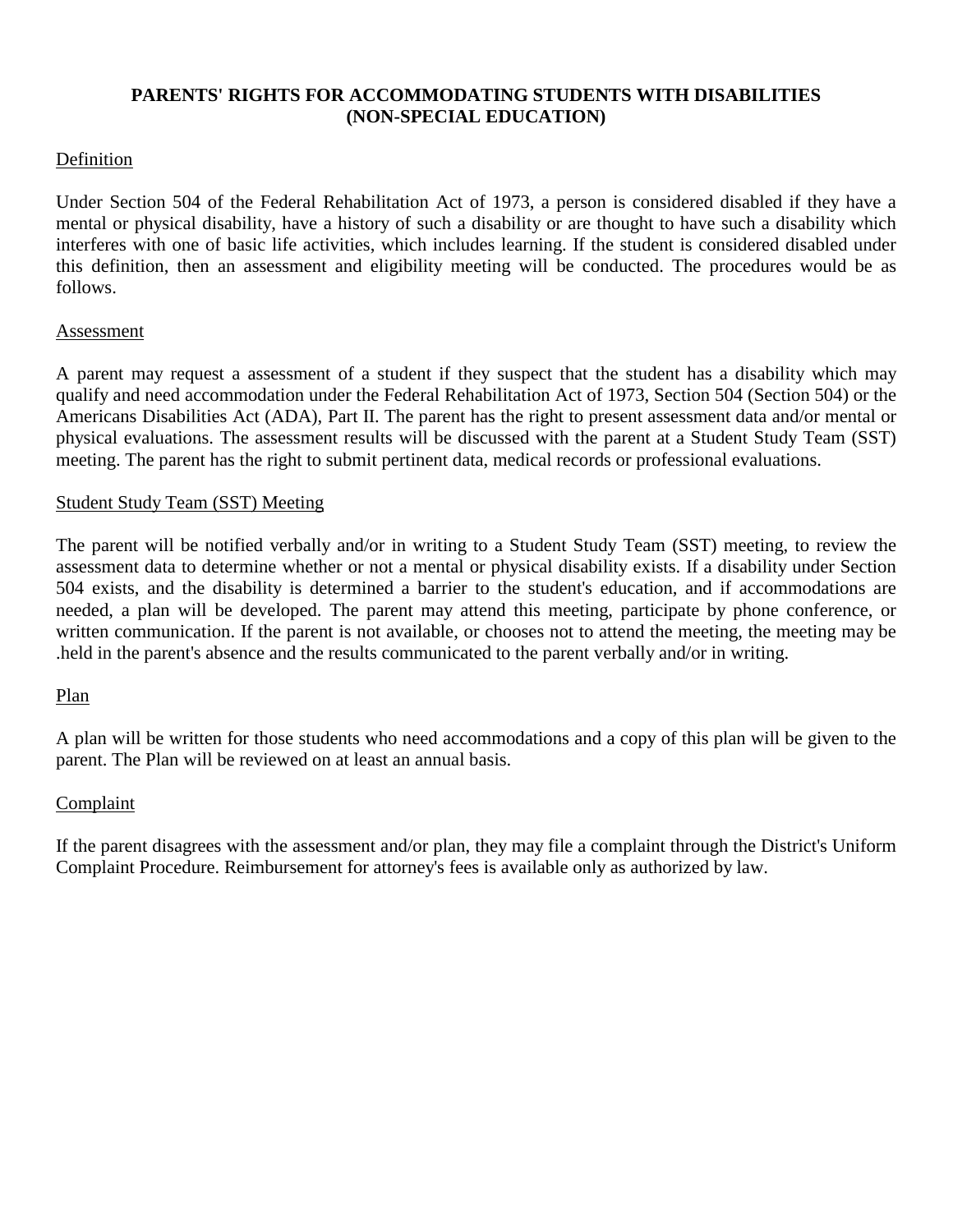# **OXNARD UNION HIGH SCHOOL DISTRICT**  STUDENTS WITH DISABILITIES ACCOMMODATION PLAN

| Recommended classes for accommodation:               |                                                            |
|------------------------------------------------------|------------------------------------------------------------|
|                                                      |                                                            |
|                                                      |                                                            |
| Persons responsible for implementing accommodations: |                                                            |
|                                                      |                                                            |
|                                                      | RECOMMENDED ACCOMMODATIONS                                 |
|                                                      |                                                            |
| <b>ENVIRONMENT</b>                                   | <b>TECHNIQUES</b>                                          |
| Preferential seating:                                | Directions instructions given:                             |
|                                                      | _______orally ________in writing _______individually       |
| Limited visual distractions                          | Allow extra time to complete assignments                   |
| <b>Other</b>                                         | Allow extra time for processing                            |
| <b>MATERIALS</b>                                     | __________Allow to ________write, _______verbalize answers |
| High interest, low vocabulary                        | _____Repeat explanation                                    |
| ______Reading level no more than                     | _____Minimize memory demands                               |
| Taped reading materials                              | Consistent expectations and consequences.                  |
| _Multisensory, hands-on materials                    | Regular feedback and progress check                        |
| <b>EVALUATION PROCEDURES</b>                         | _____Provide significantly more positive reinforcement     |
| Tests given ____________orally                       | ____Vocabulary lists prior to lessons                      |
| ______reading assistance                             | Use assignment sheet                                       |
| <i>individually</i>                                  | _______Shorten assignments                                 |
| Allow to use notes or text on tests                  | Length of task:                                            |
| Extra time to complete tests                         | Shorten homework                                           |
|                                                      | Length of task:                                            |
| Daily work and participation in lieu of tests        | Individual contract                                        |
|                                                      | Regular parent contact                                     |
|                                                      | Other:                                                     |
|                                                      |                                                            |
| FOLLOW UP MEETING: __________________                | MONITORING SCHEDULE:                                       |
| SST Committee Chairperson                            | Parent                                                     |
| <b>SST Committee Member</b>                          | Student                                                    |
| SST Committee Member                                 | Title                                                      |